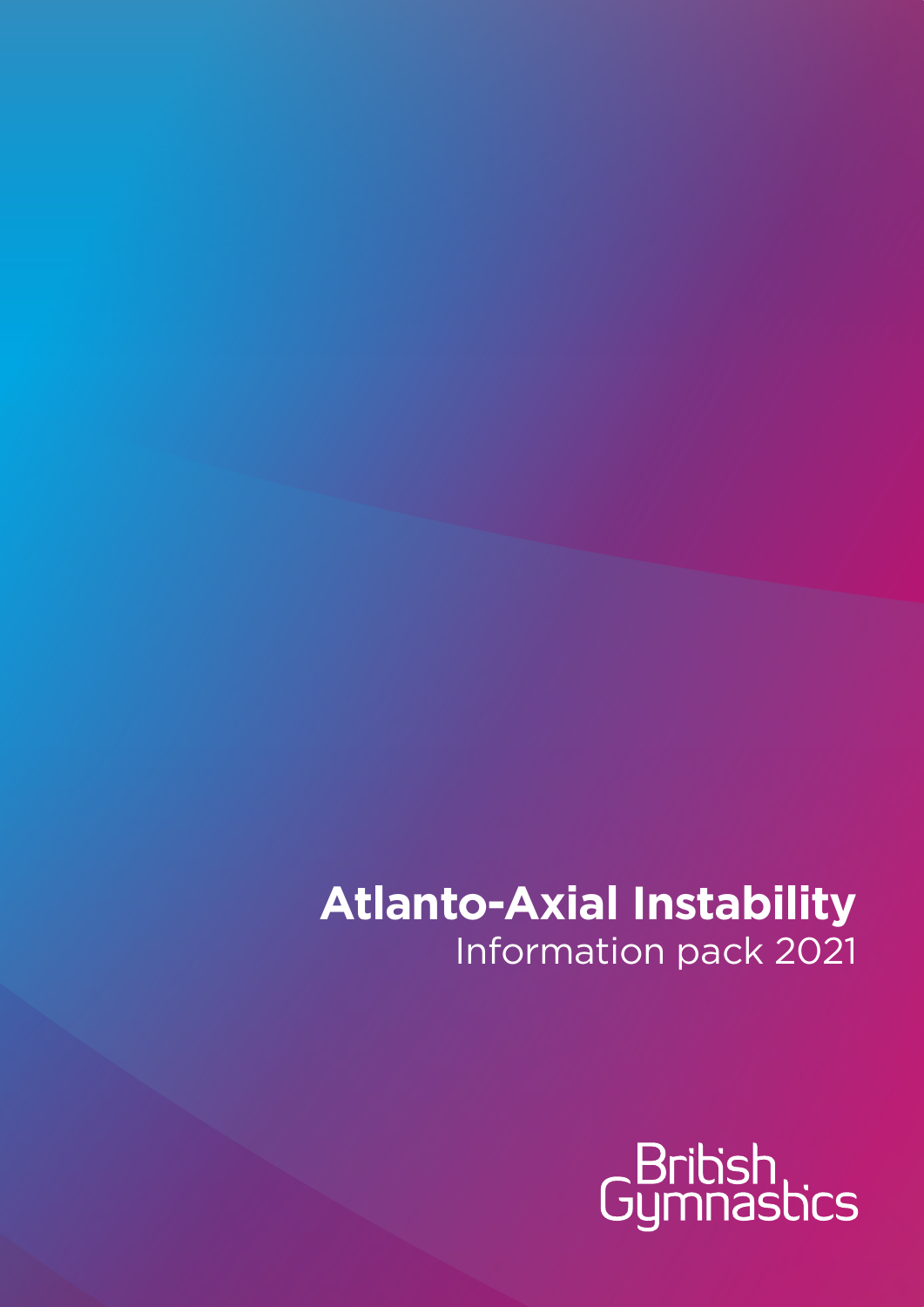# **Persons with Down's syndrome**

## Atlanto-Axial screening information sheet

All participants who have Down's syndrome and wish to participate in gymnastics activity (including trampoline), are required to be screened under the following guidelines. Please note that this document is applicable to Gymnastics and Trampoline activities that are registered to British Gymnastics:

These guidelines have been prepared to assist coaches to understand the medical screening requirements for gymnasts with Down's syndrome. The aim of the screening is to provide access to gymnastics and trampolining for everyone who can benefit from involvement in this sport and who are at no greater risk than other gymnasts. All gymnasts with Down's syndrome **must** have approval from British Gymnastics before **any** participation in gymnastics or trampoline is permitted.

Participation in gymnastics and trampolining by people with Down's syndrome is permitted, subject to the following provisos:

- Parent/Guardian's consent is obtained (under 16's)
- There is no evidence of progressive Myopathy in the person concerned
- That neck flexion to allow the chin to rest on the chest is possible.
- That the person has good head/neck muscular control.

Screening must be undertaken by a qualified medical practitioner. Those who are eligible to undertake the necessary tests include General Practitioners; Orthopaedic or Paediatric Consultants; School Medical Officers/Doctors; Chartered Physiotherapists.

## **Information:**

- 1. There should be no sign of progressive myopathy. Some signs of progressive myopathy are:
	- Increase in muscle weakness
	- Loss of sensation
	- Onset of incontinence
	- Alteration in muscle tone
	- Decreasing co-ordination
	- Diminishing kinaesthetic awareness
	- Change in walking pattern
	- Pins and needles

### **NB: Not all may be present, but any one of the above requires further investigation.**

- 2. Neck flexion to allow the chin to rest on the chest: the person should be able to bend their head forwards sufficiently so that the chin rests on the chest.
- 3. That the person has good head/neck muscular control: This can be tested the person lies on their back with legs straight and they are pulled to sitting position by their hands, with the examiner pulling from the front.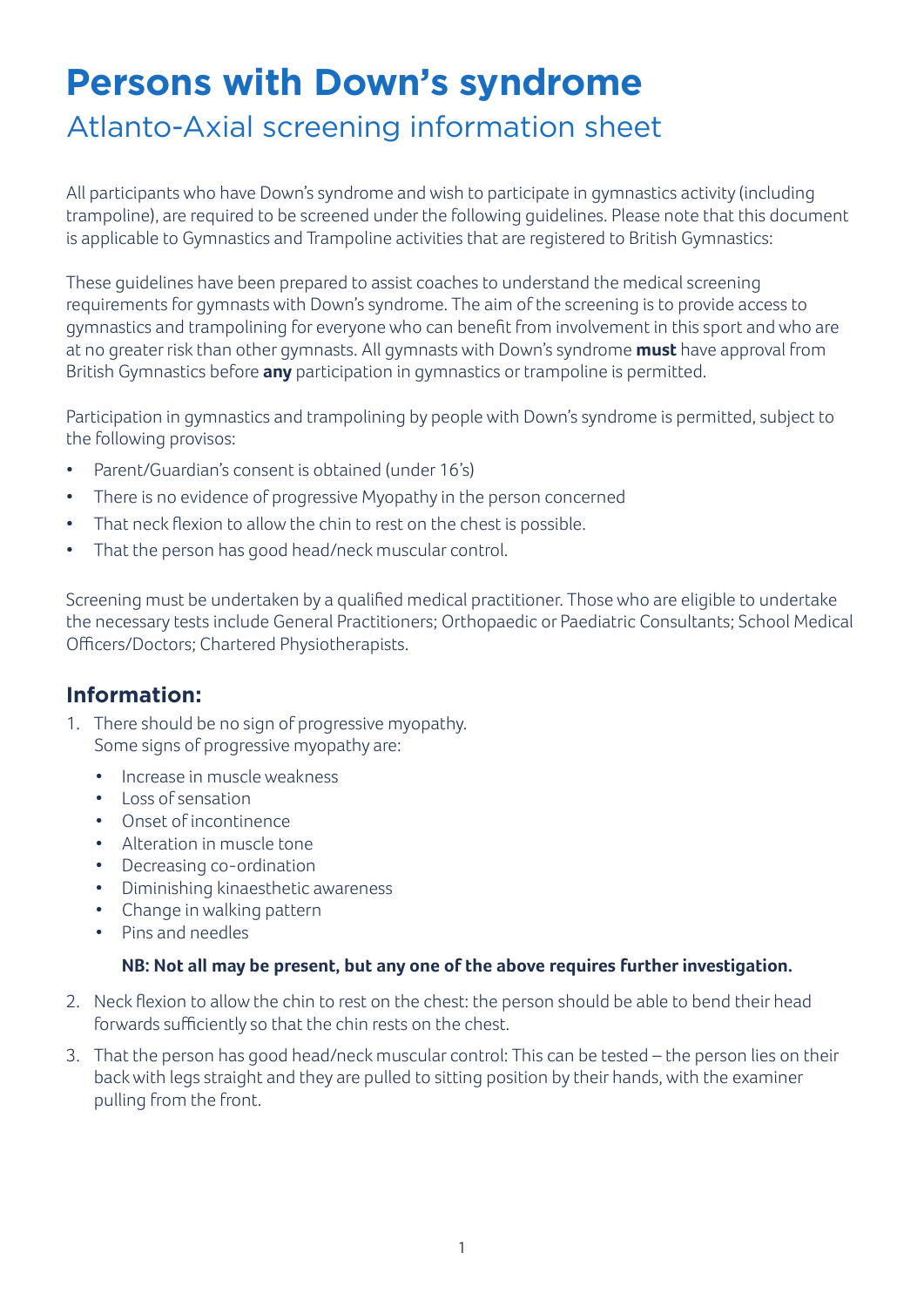## **Diagram showing the spine and the atlanto-axial joint**



If atlanto-axial subluxation is present, there will be excessive movement between C1 and C2 (Atlas and Axis). This is generally as a result of the small peg at the top of the Axis, either not being formed, or only partially formed.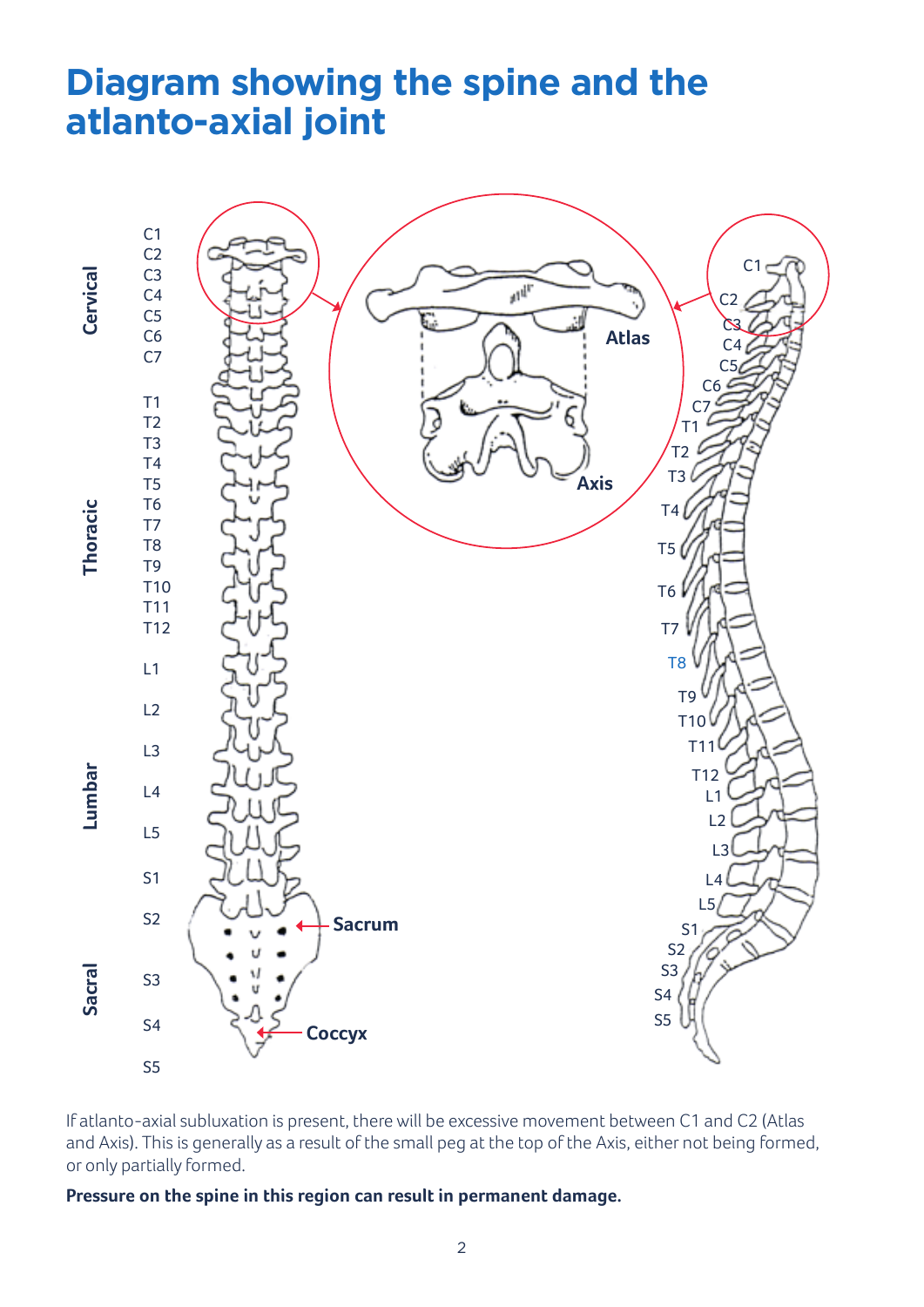# **Data protection**

**If you're completing this form in order to take part in gymnastics/trampolining activity within a British Gymnastics registered environment, your data will be used as outlined below.**

**If you have been given this form via a non British Gymnastics registered provider (for example, if the British Gymnastics form is being used as a template) please check how your data will be processed/used by the provider.**

British Gymnastics will use the information provided to confirm that it is safe for you to participate in gymnastics. We will contact you, as necessary, if we have any questions relating to the information provided and to advise you of the screening outcome. We will not use your information for any other purposes unless it is required in connection with a legal process or insurance claim.

The screening form will be retained as long as you are a member of British Gymnastics. If you do not become a member or your membership lapses, we will delete the screening form after 12 months unless there is a legitimate and lawful reason to retain this information.

The lawful bases we rely on for processing your personal data is consent (explicit consent) and legitimate interests. You can withdraw your consent at any time by contacting us at the email address below and we will delete the information contained on the screening form but will maintain the date and outcome of the screening if you are continuing to participate in gymnastics.

**[data.protection@british-gymnastics.org](mailto:data.protection%40british-gymnastics.org?subject=)**

Please see our **membership privacy notice** for more information including details about your other data protection rights.

**[British Gymnastics Privacy Notice - Membership](https://www.british-gymnastics.org/members-privacy-policy)**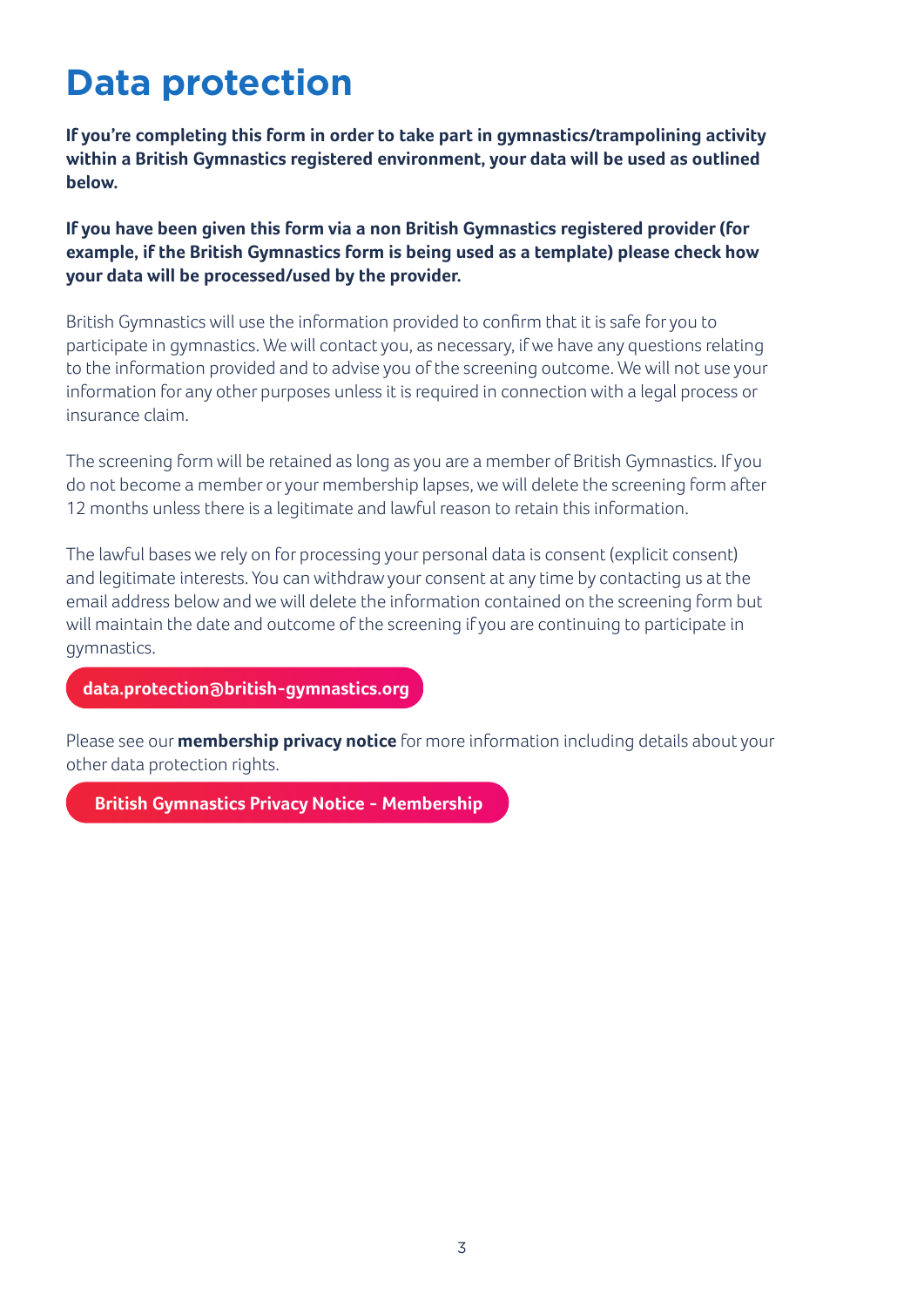

## **Persons with Down's syndrome**

Approval for participation in gymnastics and trampoline gymnastics

| <b>Gymnast details:</b>                                                                                                                                                                 |  |                          |                        |  |
|-----------------------------------------------------------------------------------------------------------------------------------------------------------------------------------------|--|--------------------------|------------------------|--|
| Name:                                                                                                                                                                                   |  |                          |                        |  |
| Email address:*                                                                                                                                                                         |  |                          |                        |  |
| * (If gymnast is under 16, please use parent/guardian email address)                                                                                                                    |  |                          |                        |  |
| Date of birth:                                                                                                                                                                          |  | Male / Female /          | Ms / Mrs / Mr / Miss / |  |
|                                                                                                                                                                                         |  | Prefer not to say        | Other:                 |  |
| Address:                                                                                                                                                                                |  |                          |                        |  |
|                                                                                                                                                                                         |  | Post code:               |                        |  |
|                                                                                                                                                                                         |  |                          |                        |  |
| <b>British Gymnastics</b><br>Membership No: (if applicable)                                                                                                                             |  | Telephone:               |                        |  |
| Gymnastics environment:                                                                                                                                                                 |  | Region:                  |                        |  |
| <b>Coach details:</b>                                                                                                                                                                   |  |                          |                        |  |
| Name:                                                                                                                                                                                   |  |                          |                        |  |
| <b>British Gymnastics</b>                                                                                                                                                               |  |                          |                        |  |
| Membership No:                                                                                                                                                                          |  |                          |                        |  |
| Gymnast (16 & over) or parent/guardian consent: (Under 16's - Following medical clearance)<br>I agree to my child/dependant participating in gymnastics and am fully aware of the risks |  |                          |                        |  |
| involved in this sport.<br>I consent for the information I have provided to be used for medical screening purposes.                                                                     |  |                          |                        |  |
| NB: Please insert the parents/guardian's address below if different from that of the gymnast                                                                                            |  |                          |                        |  |
|                                                                                                                                                                                         |  |                          |                        |  |
| Gymnast/Guardian signature:                                                                                                                                                             |  |                          |                        |  |
| Parent/Guardian email address:                                                                                                                                                          |  |                          |                        |  |
| Where a gymnast is over 16 years of age and is unable to make an informed decision, a<br>signature must be gained from the gymnast's guardian.                                          |  |                          |                        |  |
| Gymnast signature:                                                                                                                                                                      |  | Parent/Guardian address: |                        |  |
| Parent/Guardian (Print Name):                                                                                                                                                           |  |                          |                        |  |
| Parent/Guardian signature:                                                                                                                                                              |  |                          |                        |  |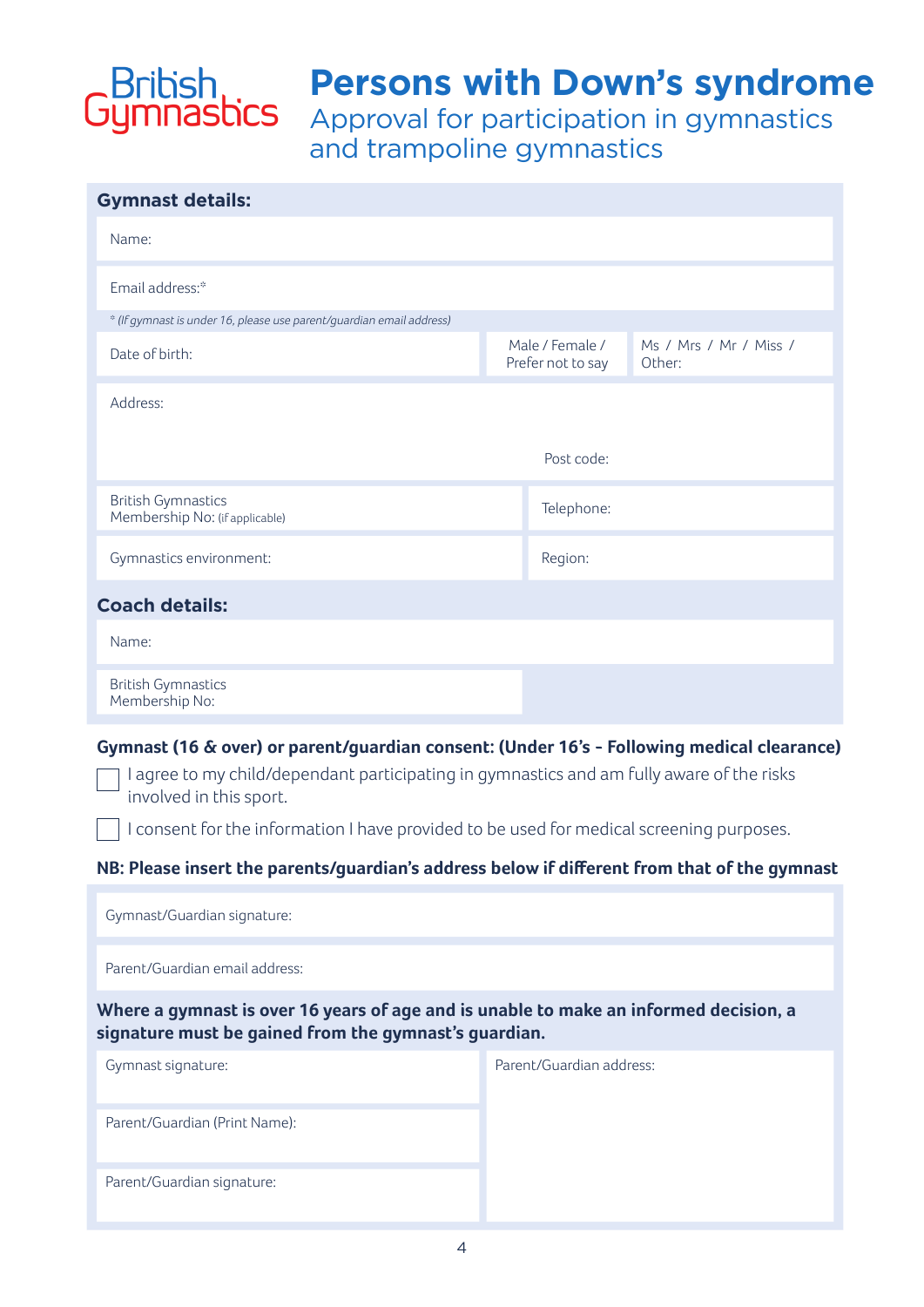# **Screening**

| A qualified medical practitioner or chartered physiotherapist must complete the following<br>tests and questions (delete as appropriate): |                 |          |  |
|-------------------------------------------------------------------------------------------------------------------------------------------|-----------------|----------|--|
| 1. Does the person show evidence of progressive Myopathy?                                                                                 |                 | Yes / No |  |
| 2. Does the person have poor head/neck muscular control?                                                                                  |                 | Yes / No |  |
| 3. Does the person's neck flexion allow the chin to rest on their chest?                                                                  | Yes / No        |          |  |
| Name:                                                                                                                                     |                 |          |  |
| Designation:                                                                                                                              |                 |          |  |
| Address:                                                                                                                                  | Practice stamp: |          |  |
| Signature:                                                                                                                                |                 |          |  |
|                                                                                                                                           |                 |          |  |

**If a gymnast has a positive test (Yes) for any of the first two questions or a negative test (No) for question three, the individual will be excluded from participation in all gymnastics activity within British Gymnastics recognised environments.**

## **For British Gymnastics Office Use:**

| <b>Received by</b><br><b>British Gymnastics Office:</b> | Date:                           |
|---------------------------------------------------------|---------------------------------|
|                                                         | Signature:                      |
| <b>Approved:</b>                                        | No<br>(Tick appropriate)<br>Yes |
| Action required/notes:                                  |                                 |
|                                                         |                                 |
|                                                         |                                 |
|                                                         |                                 |
|                                                         |                                 |